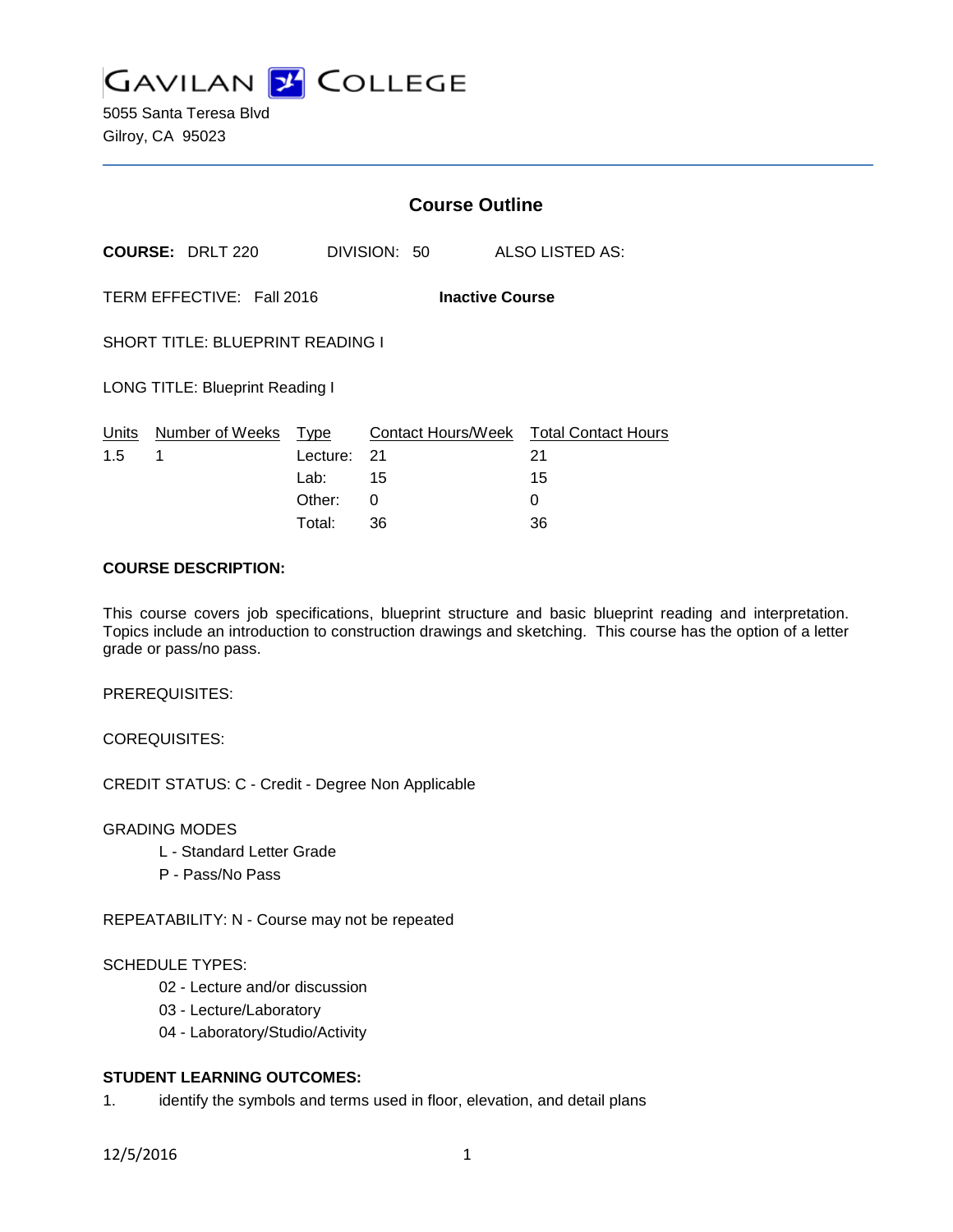Measure: Written Exams, Quizzes, Performance testing PLO: 1, 2 ILO: 7, 1, 2, 3, 6 GE-LO: Year assessed or anticipated year of assessment: 2014

2. interpret technical information given on schedules and specifications

Measure: Written Exams, Quizzes, Performance testing

PLO: 1, 2 ILO: 7, 1, 2, , 6 GE-LO: Year assessed or anticipated year of assessment: 2014

### PROGRAM LEARNING OUTCOMES:

1. Attain journey level skills needed to be successful in residential and commercial construction.

2. Locate on blueprints and in the specifications, the information needed to construct various types of load bearing and non-load bearing walls, fire protection walls and ceilings.

## CONTENT, STUDENT PERFORMANCE OBJECTIVES, OUT-OF-CLASS ASSIGNMENTS

Inactive Course: 11/28/2016

Out-of-class assignments: For each topic, the student will read chapters and do the homework assignments at the end of the those chapters.

6 lec/6 lab Hours Development of building plans

Types and care of blueprints

Blueprint structure

SLO: The student will describe the purpose and development of building plans and blueprints and specifications and locate specific items.

Assignments: Read the chapters covered in the lecture and answer the study guide question on the assigned subject. Locate and read in the text or online regarding building plans and blueprints.

4 lec/2 lab Hours Job specification

Relationship to other trades

SLO: The student will evaluate and describe blueprint job specification and relationship to other trades.

Assignments: Read the chapters covered in the lecture and answer the study guide question on the assigned subject. Locate and read in the text or online regarding blueprint job specification and relationship to other trades.

4 lec/3 lab Hours Interpreting construction drawings, symbols, and lines

Interpreting blueprints

SLO: The student will describe the purpose and structures of site, foundation, plumbing, electrical, mechanical and specialized plans and locate specific items. The students will identity mechanical, electrical, plumbing, masonry, metal, and other symbols for construction materials.

Assignments: Read the chapters covered in the lecture and answer the study guide question on the assigned subject. Describe the purpose and structure of commercial and industrial plans. Describe the meaning of mechanical, electrical, plumbing, masonry, metal, and other symbols from plans.

6 lec/5.5 lab Hours Construction dimensions and related math

Architect's scale ruler

**Sketching** 

SLO: The student will interpret and evaluate construction dimensions and related math. The students will evaluate and use architect's scale ruler and do construction sketching.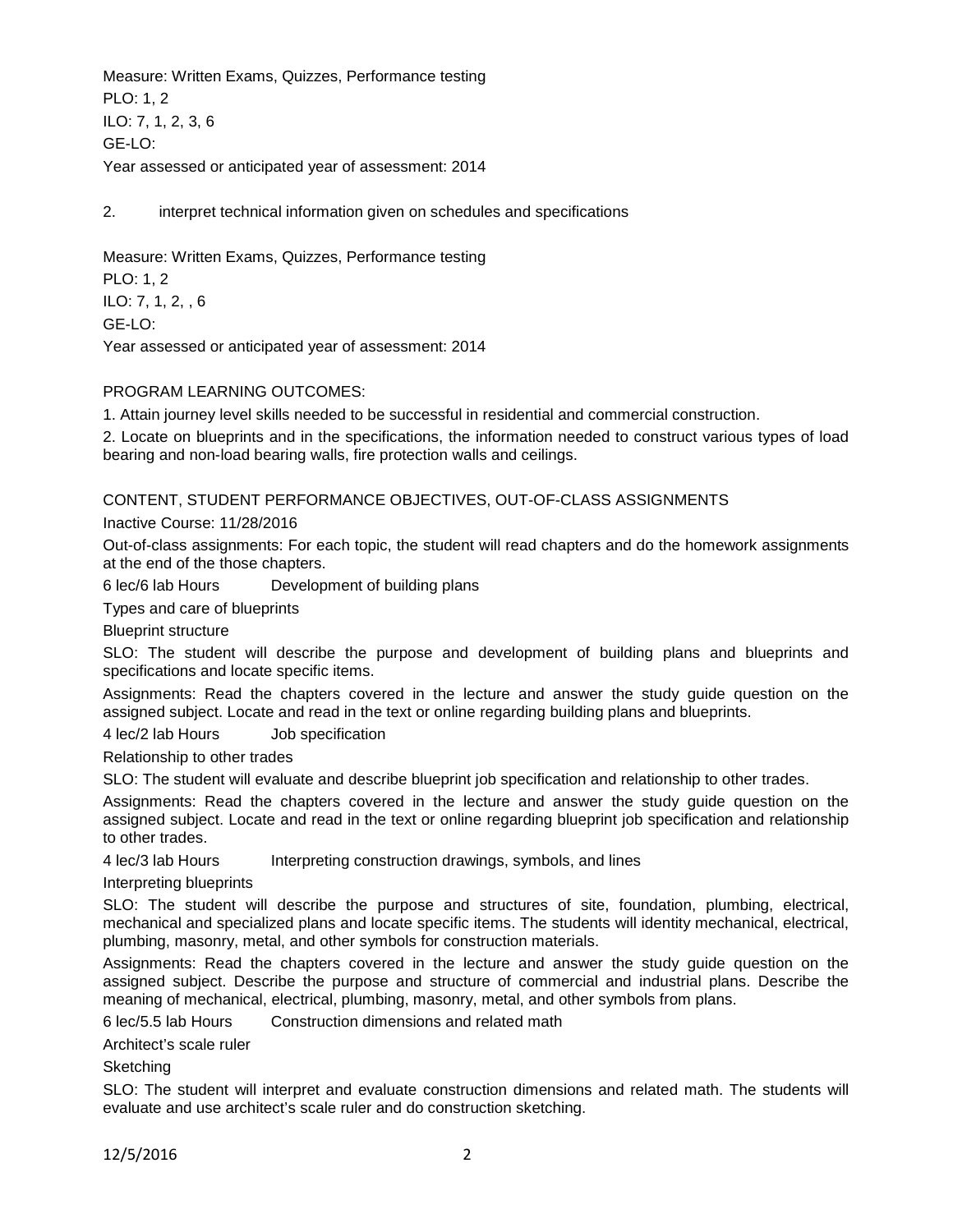Assignments: Read the chapters covered in the lecture and answer the study guide question on the assigned subject. Locate and read in the text or online regarding architect's scale ruler and construction sketching.

1 lec/1.5 lab Hours Final examination and term project

# **METHODS OF INSTRUCTION:**

- A. Lecture and discussion
- B. Visual aids
- C. Demonstrations
- D. Group hands-on exercise
- E. Individual hands-on exercise
- F. One-on-one hands-on instruction

### **METHODS OF EVALUATION:**

CATEGORY 1 - The types of writing assignments required:

Percent range of total grade: 10 % to 30 %

Written Homework

Reading Reports

Lab Reports

Essay Exams

Term or Other Papers

If this is a degree applicable course, but substantial writing assignments are NOT appropriate, indicate reason:

Course primarily involves skill demonstration or problem solving

CATEGORY 2 - The problem-solving assignments required:

Percent range of total grade: 10 % to 40 %

Homework Problems

Field Work

Lab Reports

**Quizzes** 

Exams

CATEGORY 3 - The types of skill demonstrations required:

Percent range of total grade: 20 % to 70 %

Class Performance/s

Field Work

Performance Exams

CATEGORY 4 - The types of objective examinations used in the course:

Percent range of total grade: 10 % to 30 %

Multiple Choice

True/False

Matching Items

**Completion** 

CATEGORY 5 - Any other methods of evaluation:

Percent range of total grade: 0%

## **REPRESENTATIVE TEXTBOOKS:**

Required: